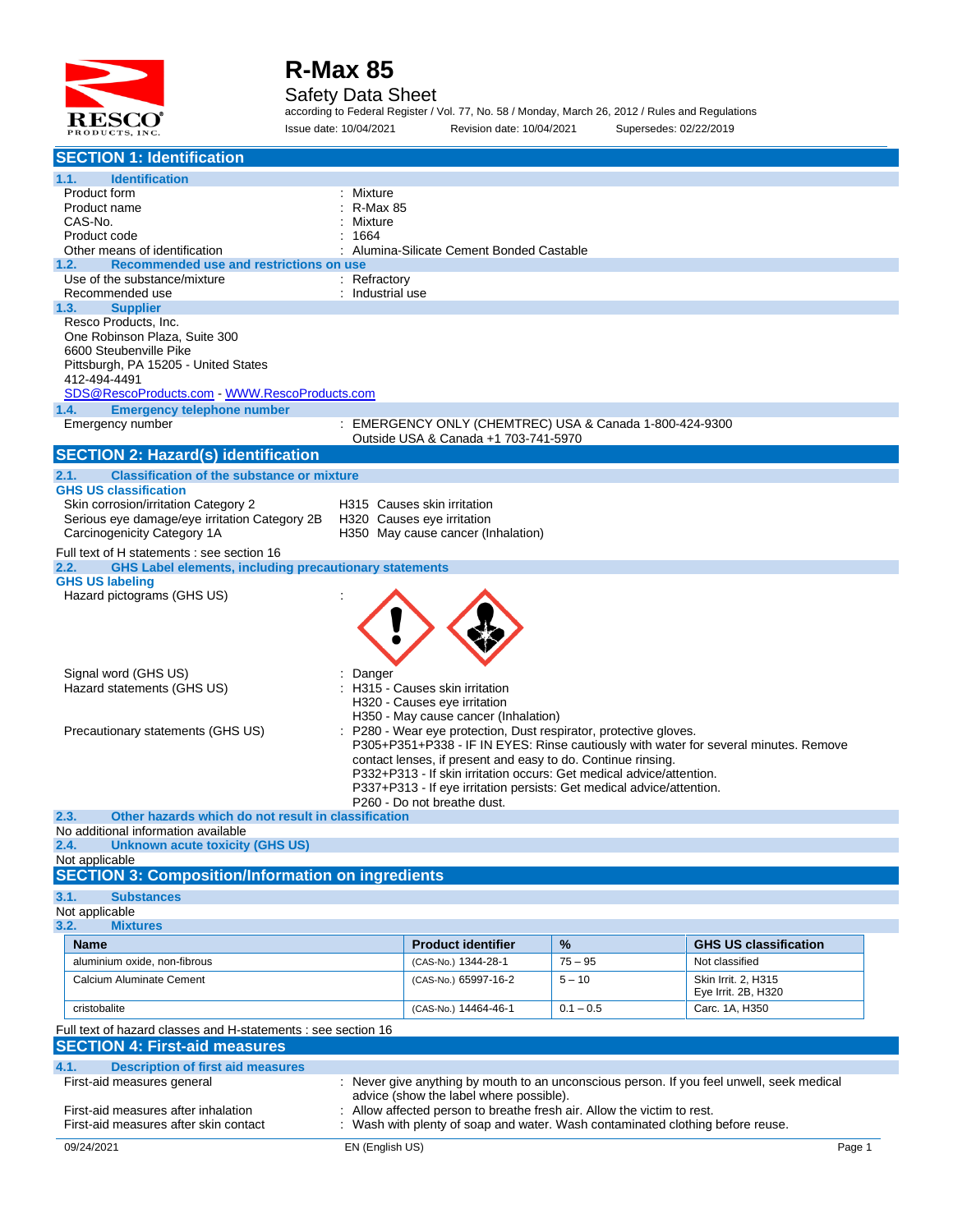#### Safety Data Sheet

according to Federal Register / Vol. 77, No. 58 / Monday, March 26, 2012 / Rules and Regulations

| First-aid measures after eye contact                                                                           | : IF IN EYES: Rinse cautiously with water for several minutes. Remove contact lenses, if present<br>and easy to do. Continue rinsing.                     |  |  |  |
|----------------------------------------------------------------------------------------------------------------|-----------------------------------------------------------------------------------------------------------------------------------------------------------|--|--|--|
| First-aid measures after ingestion                                                                             | : Rinse mouth. Do NOT induce vomiting. Obtain emergency medical attention.                                                                                |  |  |  |
| Most important symptoms and effects (acute and delayed)<br>4.2.<br>Potential Adverse human health effects and  | : Based on available data, the classification criteria are not met.                                                                                       |  |  |  |
| symptoms<br>Symptoms/effects after inhalation                                                                  | : May cause cancer by inhalation. Danger of serious damage to health by prolonged exposure<br>through inhalation.                                         |  |  |  |
| Symptoms/effects after skin contact                                                                            | : Causes skin irritation.                                                                                                                                 |  |  |  |
| Symptoms/effects after eye contact                                                                             | Causes eye irritation.                                                                                                                                    |  |  |  |
| Immediate medical attention and special treatment, if necessary<br>4.3.<br>No additional information available |                                                                                                                                                           |  |  |  |
| <b>SECTION 5: Fire-fighting measures</b>                                                                       |                                                                                                                                                           |  |  |  |
|                                                                                                                |                                                                                                                                                           |  |  |  |
| Suitable (and unsuitable) extinguishing media<br>5.1.<br>Suitable extinguishing media                          | : Use extinguishing media appropriate for surrounding fire.                                                                                               |  |  |  |
| Unsuitable extinguishing media                                                                                 | : In case of fire, all extinguishing media allowed.                                                                                                       |  |  |  |
| Specific hazards arising from the chemical<br>5.2.                                                             |                                                                                                                                                           |  |  |  |
| Fire hazard                                                                                                    | : Not flammable.                                                                                                                                          |  |  |  |
| Special protective equipment and precautions for fire-fighters<br>5.3.<br>Firefighting instructions            | : Exercise caution when fighting any chemical fire. Prevent fire-fighting water from entering<br>environment.                                             |  |  |  |
| Protection during firefighting                                                                                 | : Do not enter fire area without proper protective equipment, including respiratory protection.                                                           |  |  |  |
| <b>SECTION 6: Accidental release measures</b>                                                                  |                                                                                                                                                           |  |  |  |
| 6.1.<br>Personal precautions, protective equipment and emergency procedures                                    |                                                                                                                                                           |  |  |  |
| 6.1.1.<br>For non-emergency personnel                                                                          |                                                                                                                                                           |  |  |  |
| <b>Emergency procedures</b>                                                                                    | : Do not breathe dust.                                                                                                                                    |  |  |  |
| 6.1.2.<br>For emergency responders                                                                             |                                                                                                                                                           |  |  |  |
| Protective equipment<br><b>Emergency procedures</b>                                                            | Equip cleanup crew with proper protection.<br>: Ventilate area.                                                                                           |  |  |  |
| <b>Environmental precautions</b><br>6.2.                                                                       |                                                                                                                                                           |  |  |  |
| Prevent entry to sewers and public waters.                                                                     |                                                                                                                                                           |  |  |  |
| Methods and material for containment and cleaning up<br>6.3.                                                   |                                                                                                                                                           |  |  |  |
| Methods for cleaning up                                                                                        | : On land, sweep or shovel into suitable containers. Minimize generation of dust.                                                                         |  |  |  |
| <b>Reference to other sections</b><br>6.4.                                                                     |                                                                                                                                                           |  |  |  |
| See Heading 8. Exposure controls and personal protection.                                                      |                                                                                                                                                           |  |  |  |
| <b>SECTION 7: Handling and storage</b>                                                                         |                                                                                                                                                           |  |  |  |
| <b>Precautions for safe handling</b><br>7.1.<br>Precautions for safe handling                                  | : Do not handle until all safety precautions have been read and understood. Avoid raising dust.<br>Avoid contact with skin and eyes. Do not breathe dust. |  |  |  |
| Hygiene measures                                                                                               | Wash hands and other exposed areas with mild soap and water before eating, drinking or<br>smoking and when leaving work.                                  |  |  |  |
| Conditions for safe storage, including any incompatibilities<br>7.2.                                           |                                                                                                                                                           |  |  |  |
| Storage conditions<br>Incompatible products                                                                    | : Store this product in a dry location where it can be protected from the elements.<br>: Strong bases. Strong acids.                                      |  |  |  |
| <b>SECTION 8: Exposure controls/personal protection</b>                                                        |                                                                                                                                                           |  |  |  |
|                                                                                                                |                                                                                                                                                           |  |  |  |
| 8.1.<br><b>Control parameters</b>                                                                              |                                                                                                                                                           |  |  |  |
| R-Max 85 (Mixture)                                                                                             |                                                                                                                                                           |  |  |  |
| No additional information available                                                                            |                                                                                                                                                           |  |  |  |
| Calcium Aluminate Cement (65997-16-2)                                                                          |                                                                                                                                                           |  |  |  |
| No additional information available                                                                            |                                                                                                                                                           |  |  |  |
| cristobalite (14464-46-1)                                                                                      |                                                                                                                                                           |  |  |  |
| <b>USA - ACGIH - Occupational Exposure Limits</b>                                                              |                                                                                                                                                           |  |  |  |
| ACGIH TWA (mg/m <sup>3</sup> )                                                                                 | 0.025 mg/m <sup>3</sup> respirable dust                                                                                                                   |  |  |  |
|                                                                                                                |                                                                                                                                                           |  |  |  |
| USA - OSHA - Occupational Exposure Limits                                                                      |                                                                                                                                                           |  |  |  |
| OSHA PEL (TWA) (mg/m <sup>3</sup> )                                                                            | 0.05 mg/m <sup>3</sup> respirable dust                                                                                                                    |  |  |  |
| aluminium oxide, non-fibrous (1344-28-1)                                                                       |                                                                                                                                                           |  |  |  |
| <b>USA - ACGIH - Occupational Exposure Limits</b>                                                              |                                                                                                                                                           |  |  |  |
| ACGIH TWA (mg/m <sup>3</sup> )                                                                                 | 1 mg/m <sup>3</sup> respirable dust                                                                                                                       |  |  |  |
| 8.2.<br><b>Appropriate engineering controls</b>                                                                |                                                                                                                                                           |  |  |  |
| Appropriate engineering controls                                                                               | : Provide adequate ventilation to minimize dust concentrations.                                                                                           |  |  |  |
| Individual protection measures/Personal protective equipment<br>8.3.<br>Personal protective equipment:         |                                                                                                                                                           |  |  |  |

Avoid all unnecessary exposure.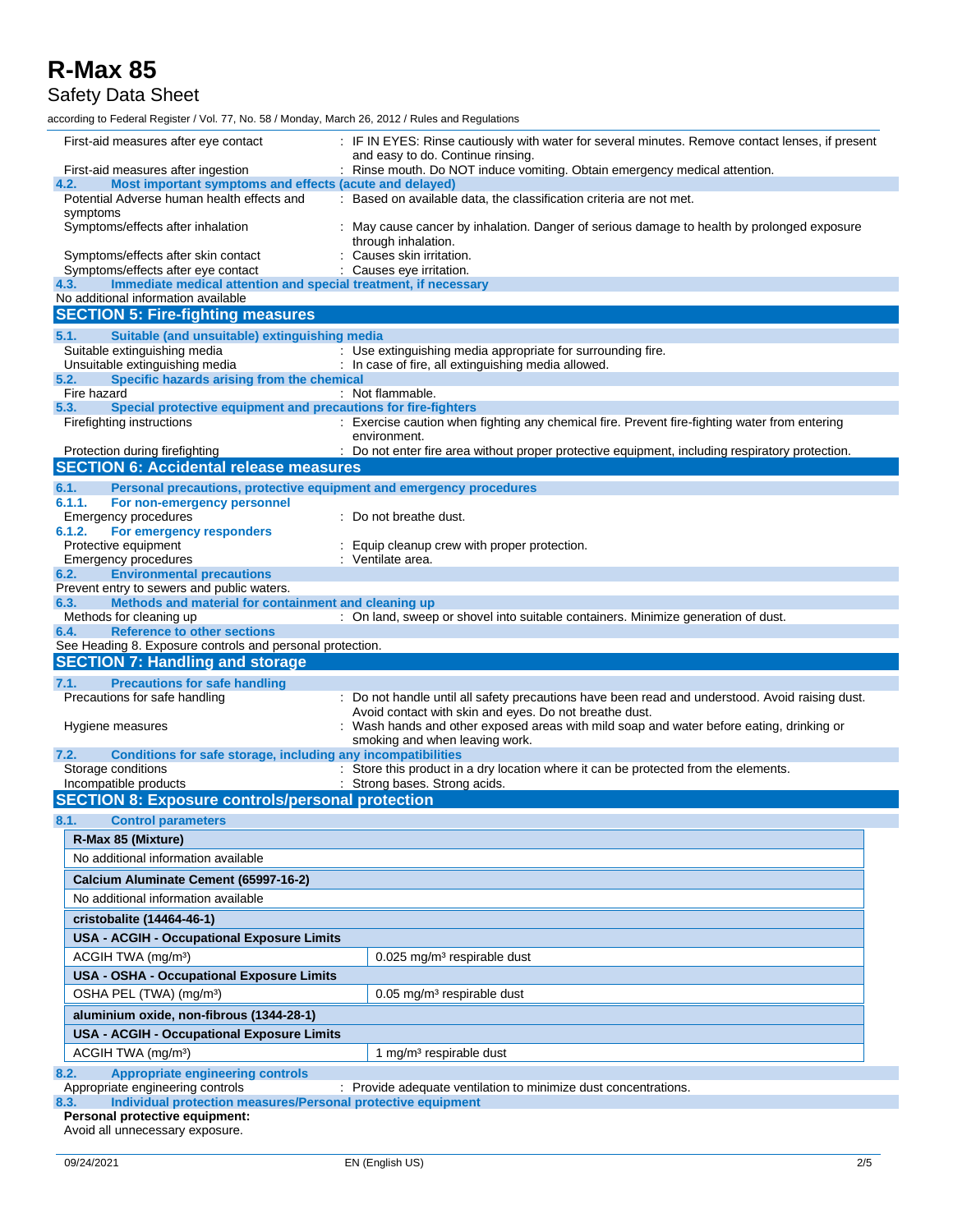#### Safety Data Sheet

according to Federal Register / Vol. 77, No. 58 / Monday, March 26, 2012 / Rules and Regulations

| Hand protection:                                                                        |                            |
|-----------------------------------------------------------------------------------------|----------------------------|
| Wear protective gloves.                                                                 |                            |
| Eye protection:                                                                         |                            |
| Chemical goggles or safety glasses                                                      |                            |
| Skin and body protection:                                                               |                            |
| Wear suitable protective clothing                                                       |                            |
| <b>Respiratory protection:</b>                                                          |                            |
| Wear appropriate mask<br>Other information:                                             |                            |
| Do not eat, drink or smoke during use.                                                  |                            |
| <b>SECTION 9: Physical and chemical properties</b>                                      |                            |
| 9.1.<br>Information on basic physical and chemical properties                           |                            |
| Physical state                                                                          | : Solid                    |
| Appearance                                                                              | Granular mixture.          |
| Color                                                                                   | : Light gray               |
| Odor                                                                                    | $:$ earthy                 |
| Odor threshold                                                                          | : Not applicable           |
| pH                                                                                      | No data available          |
| Melting point                                                                           | $>$ 3000 °F                |
| Freezing point                                                                          | Not applicable             |
| Boiling point                                                                           | Not applicable             |
| Critical temperature                                                                    | Not applicable             |
| Critical pressure                                                                       | Not applicable             |
| Flash point                                                                             | Not applicable             |
| Relative evaporation rate (butyl acetate=1)                                             | Not applicable             |
| Relative evaporation rate (ether=1)                                                     | Not applicable             |
| Flammability (solid, gas)                                                               | Non flammable.             |
| Vapor pressure                                                                          | Not Applicable             |
| Vapor pressure at 50 °C                                                                 | Not Applicable             |
| Relative vapor density at 20 °C                                                         | No data available          |
| Relative density                                                                        | $\approx$ 2.8              |
| Solubility                                                                              | Slightly soluble in water. |
| Partition coefficient n-octanol/water (Log Pow)                                         | No data available          |
| Auto-ignition temperature                                                               | Not applicable             |
| Decomposition temperature                                                               | No data available          |
| Viscosity, kinematic                                                                    | No data available          |
| Viscosity, dynamic                                                                      | Not Applicable             |
| <b>Explosion limits</b>                                                                 | Not applicable             |
| <b>Explosive properties</b>                                                             | : No data available        |
| Oxidizing properties                                                                    | No data available          |
| <b>Other information</b><br>9.2.                                                        |                            |
| No additional information available                                                     |                            |
| <b>SECTION 10: Stability and reactivity</b>                                             |                            |
| 10.1.<br><b>Reactivity</b>                                                              |                            |
| Hydraulic setting.<br>10.2.<br><b>Chemical stability</b>                                |                            |
| Stable under normal conditions of use.                                                  |                            |
| <b>Possibility of hazardous reactions</b><br>10.3.                                      |                            |
| Not established.                                                                        |                            |
| <b>Conditions to avoid</b><br>10.4.<br>Avoid dust formation.                            |                            |
| <b>Incompatible materials</b><br>10.5.                                                  |                            |
| Strong acids. Strong bases.                                                             |                            |
| <b>Hazardous decomposition products</b><br>10.6.<br>No additional information available |                            |
| <b>SECTION 11: Toxicological information</b>                                            |                            |
| 11.1.<br>Information on toxicological effects                                           |                            |
| Acute toxicity (oral)                                                                   | : Not classified           |
| Acute toxicity (dermal)                                                                 | Not classified             |
| Acute toxicity (inhalation)                                                             | Not classified             |

09/24/2021 EN (English US)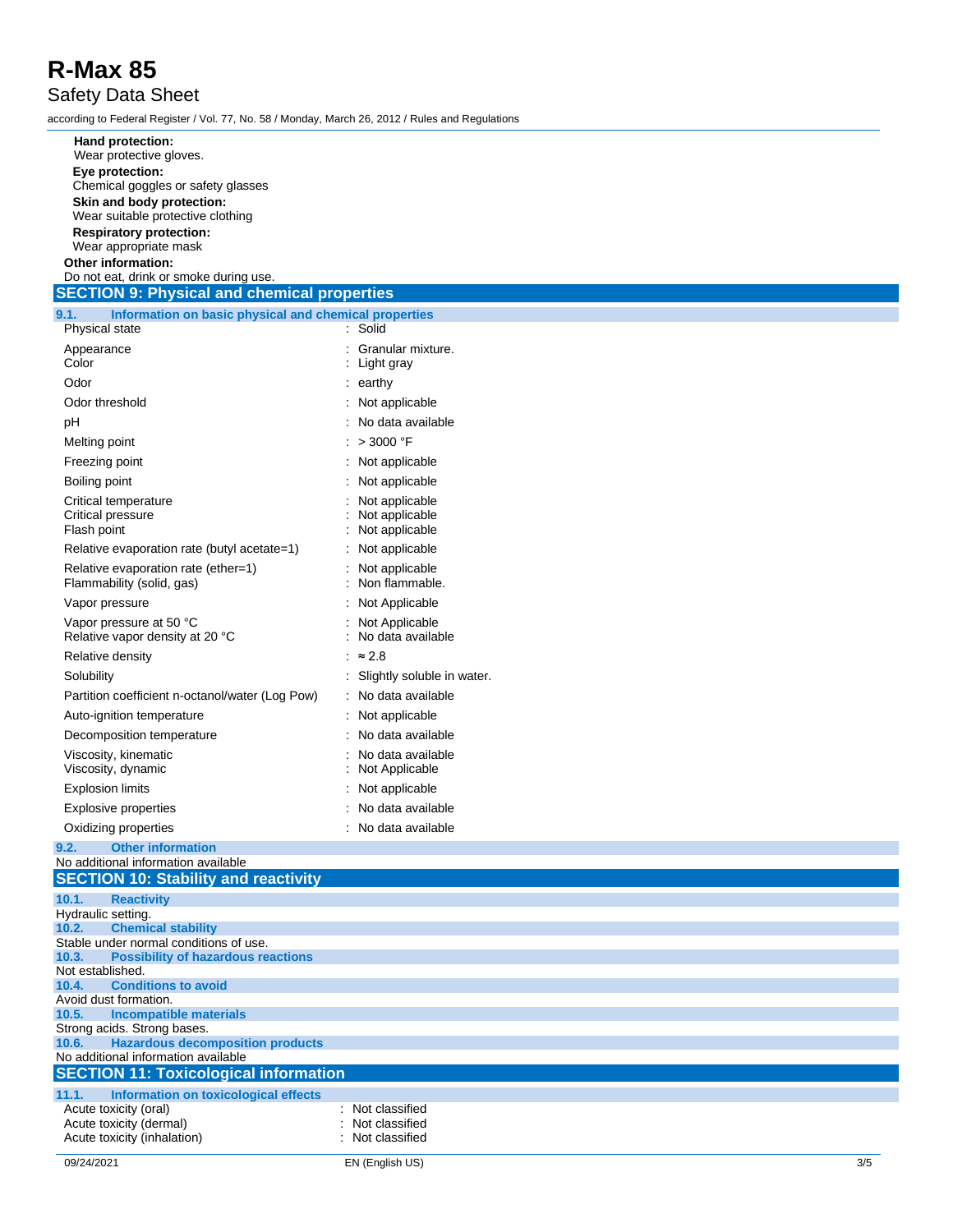Safety Data Sheet

according to Federal Register / Vol. 77, No. 58 / Monday, March 26, 2012 / Rules and Regulations

| aluminium oxide, non-fibrous (1344-28-1)               |                                                                                                                   |
|--------------------------------------------------------|-------------------------------------------------------------------------------------------------------------------|
| LD50 oral rat                                          | > 15900 mg/kg body weight (Equivalent or similar to OECD 401, Rat, Male / female,<br>Experimental value, Oral)    |
| LC50 Inhalation - Rat                                  | 7.6 mg/l air (Equivalent or similar to OECD 403, 1 h, Rat, Male, Experimental value, Inhalation<br>(aerosol))     |
| Skin corrosion/irritation                              | Causes skin irritation.                                                                                           |
| Serious eye damage/irritation                          | Causes eye irritation.                                                                                            |
| Respiratory or skin sensitization                      | Not classified                                                                                                    |
| Germ cell mutagenicity                                 | Not classified                                                                                                    |
| Carcinogenicity                                        | May cause cancer (Inhalation).                                                                                    |
| Reproductive toxicity                                  | Not classified                                                                                                    |
| STOT-single exposure                                   | Not classified                                                                                                    |
| STOT-repeated exposure                                 | Not classified                                                                                                    |
| Aspiration hazard<br>Viscosity, kinematic              | Not classified                                                                                                    |
| Potential Adverse human health effects and<br>symptoms | No data available<br>Based on available data, the classification criteria are not met.                            |
| Symptoms/effects after inhalation                      | : May cause cancer by inhalation. Danger of serious damage to health by prolonged exposure<br>through inhalation. |
| Symptoms/effects after skin contact                    | Causes skin irritation.                                                                                           |
| Symptoms/effects after eye contact                     | Causes eye irritation.                                                                                            |
| <b>SECTION 12: Ecological information</b>              |                                                                                                                   |
| <b>Toxicity</b><br>12.1.                               |                                                                                                                   |
| No additional information available                    |                                                                                                                   |
| 12.2.<br><b>Persistence and degradability</b>          |                                                                                                                   |
| R-Max 85 (Mixture)                                     |                                                                                                                   |
|                                                        |                                                                                                                   |
| Persistence and degradability                          | Not established.                                                                                                  |
| cristobalite (14464-46-1)                              |                                                                                                                   |
| Persistence and degradability                          | Mineral. Not applicable.                                                                                          |
| Chemical oxygen demand (COD)                           | Not applicable                                                                                                    |
| ThOD                                                   | Not applicable                                                                                                    |
|                                                        |                                                                                                                   |
| BOD (% of ThOD)                                        | Not applicable                                                                                                    |
| aluminium oxide, non-fibrous (1344-28-1)               |                                                                                                                   |
| Persistence and degradability                          | Not applicable.                                                                                                   |
| Chemical oxygen demand (COD)                           | Not applicable                                                                                                    |
| ThOD                                                   | Not applicable                                                                                                    |
| 12.3.<br><b>Bioaccumulative potential</b>              |                                                                                                                   |
| R-Max 85 (Mixture)                                     |                                                                                                                   |
| Bioaccumulative potential                              | Not established.                                                                                                  |
| cristobalite (14464-46-1)                              |                                                                                                                   |
| Bioaccumulative potential                              | No data available.                                                                                                |
| aluminium oxide, non-fibrous (1344-28-1)               |                                                                                                                   |
| Bioaccumulative potential                              | No data available.                                                                                                |
| <b>Mobility in soil</b><br>12.4.                       |                                                                                                                   |
| cristobalite (14464-46-1)                              |                                                                                                                   |
| Ecology - soil                                         | No data available.                                                                                                |
| aluminium oxide, non-fibrous (1344-28-1)               |                                                                                                                   |
| Ecology - soil                                         | No data available.                                                                                                |
| <b>Other adverse effects</b><br>12.5.                  |                                                                                                                   |
| Effect on the global warming                           | None known                                                                                                        |
| Other information                                      | No other effects known.                                                                                           |
| <b>SECTION 13: Disposal considerations</b>             |                                                                                                                   |
| 13.1.<br><b>Disposal methods</b>                       |                                                                                                                   |
| Product/Packaging disposal recommendations             | Dispose in a safe manner in accordance with local/national regulations.                                           |
| Ecology - waste materials                              | Avoid release to the environment.                                                                                 |
| <b>SECTION 14: Transport information</b>               |                                                                                                                   |
| <b>Department of Transportation (DOT)</b>              |                                                                                                                   |
| In accordance with DOT                                 |                                                                                                                   |
| Not regulated                                          |                                                                                                                   |
|                                                        |                                                                                                                   |